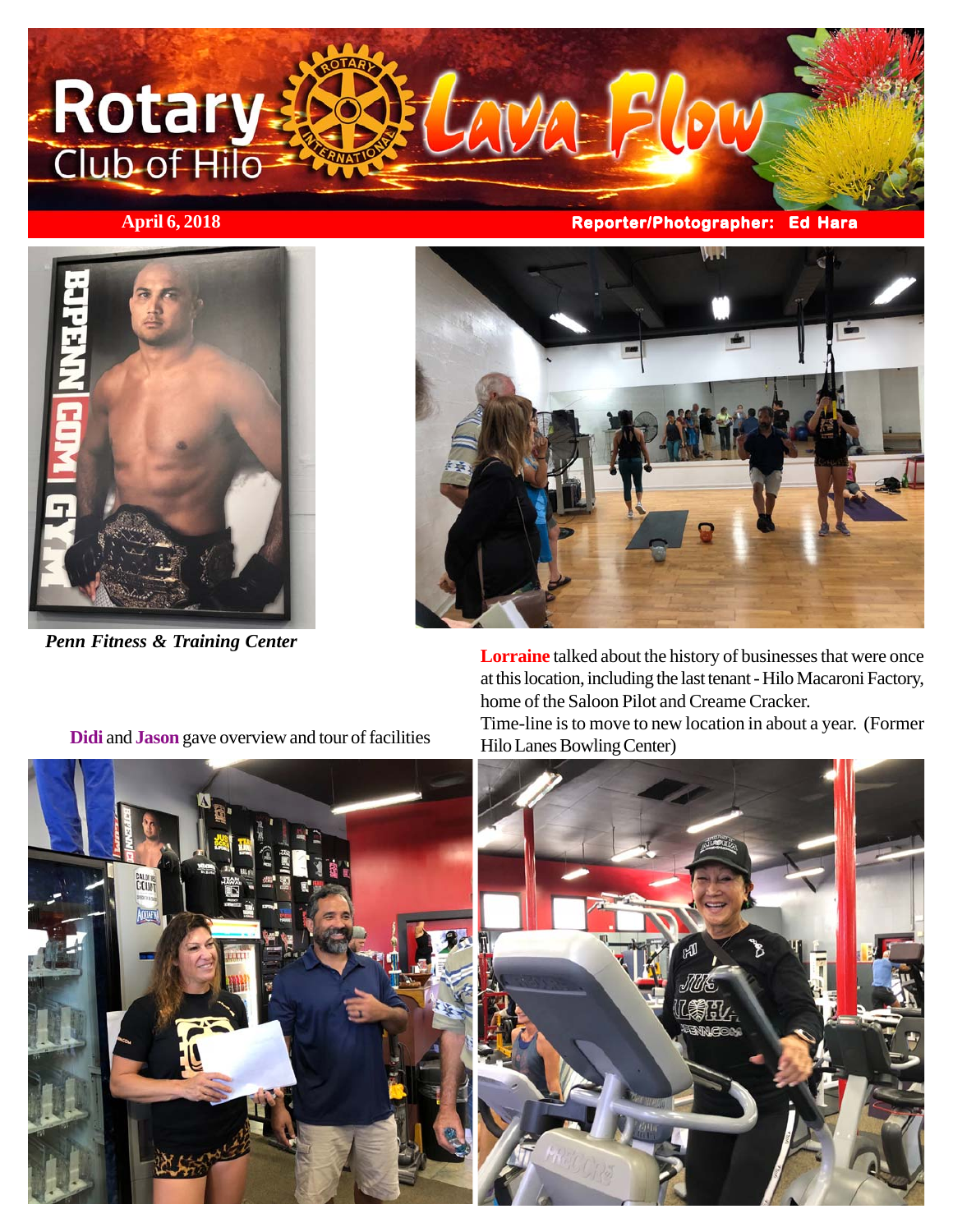### *Birthdays:*

**Nosaka, Johnalyn** April 5 **Kusunoki, Alan** April 7 **Aoki, Toshi** April 8 **Brown, Tom** April 10 **Wong, Wally** April 11 **O'Brien, Sally** April 14 **Hanley, Bob** April 16 **Hanley, Joe** April 26 **Bicknell, Mary** April 28 **Prose, Marcia** April 28 **Dobbe, Alberta** April 29

# *Club Anniversary:*

**Wallis, Sam** April 2, 1976 (42) **Shikuma, Craig** April 3, 1992 (26) **Kennedy, Biff** April 12, 2013 (5) **Porter, Gay** April 12, 1991 (27) **Carter, Gerard** April 16, 1993 (25) **Heikes, Beverly** April 28, 2017 (1) **Mates, Reese** April 29, 2008 (10)

## *Announcements:*

**April 13 - Ross Birch Hawaii Island Visitors Bureau April 19 - Chili and Dessert Contest April 20 - No Meeting April 27 - Rotary Meeting May 11- Rotary Meeting May 18- Rotary Meeting May 26 - "Hoe Down at the Porter's) June 7 - Installation Event June 9 - No Meeting**

### *Rotary Club of Hilo Board of Directors* **2017 – 2018:**

- 
- President **Steve Handy, Jr.**
- Past President **Randy Hart**
- President Elect **Keith Okamoto**
- Vice President **Mitch Dodo**
- Co-Secretary **Treena Breyfogle**
- Co-Secretary **Jan Tanouye** • Treasurer – **Corey Kawamoto**
- Sergeant at Arms **Shane Okimoto**
- Rotary Foundations **Malcolm Chun**
- Membership **Connie Ichinose**
- Public Relations **Marcia Prose**
- International Service **Stew Hussey**
- Community Service **Wally Wong**
- Vocational Service **Bobby Stivers-Apiki**
- Club Service **Kui Costa**
- New Generations **Gail Takaki**
- **Foundation Chairpersons:**
- Hilo Rotary Club Foundation **Tim Beatty**
- The Rotary Foundation **Malcolm Chun**
- Hawaii Rotary Youth Foundation **Mitchell Dodo**







**Great time at Penn Fitness and Training Center**

Hosted by **Lorraine Shinn**. Members: **Anna Lui**, **Ed Hara**, **Marcia Prose**, **Chuck Porter**, **Cathy Gray** & **Tina Jimenez**.

*Mahalo!!!*



Photographer:**Ed Hara**